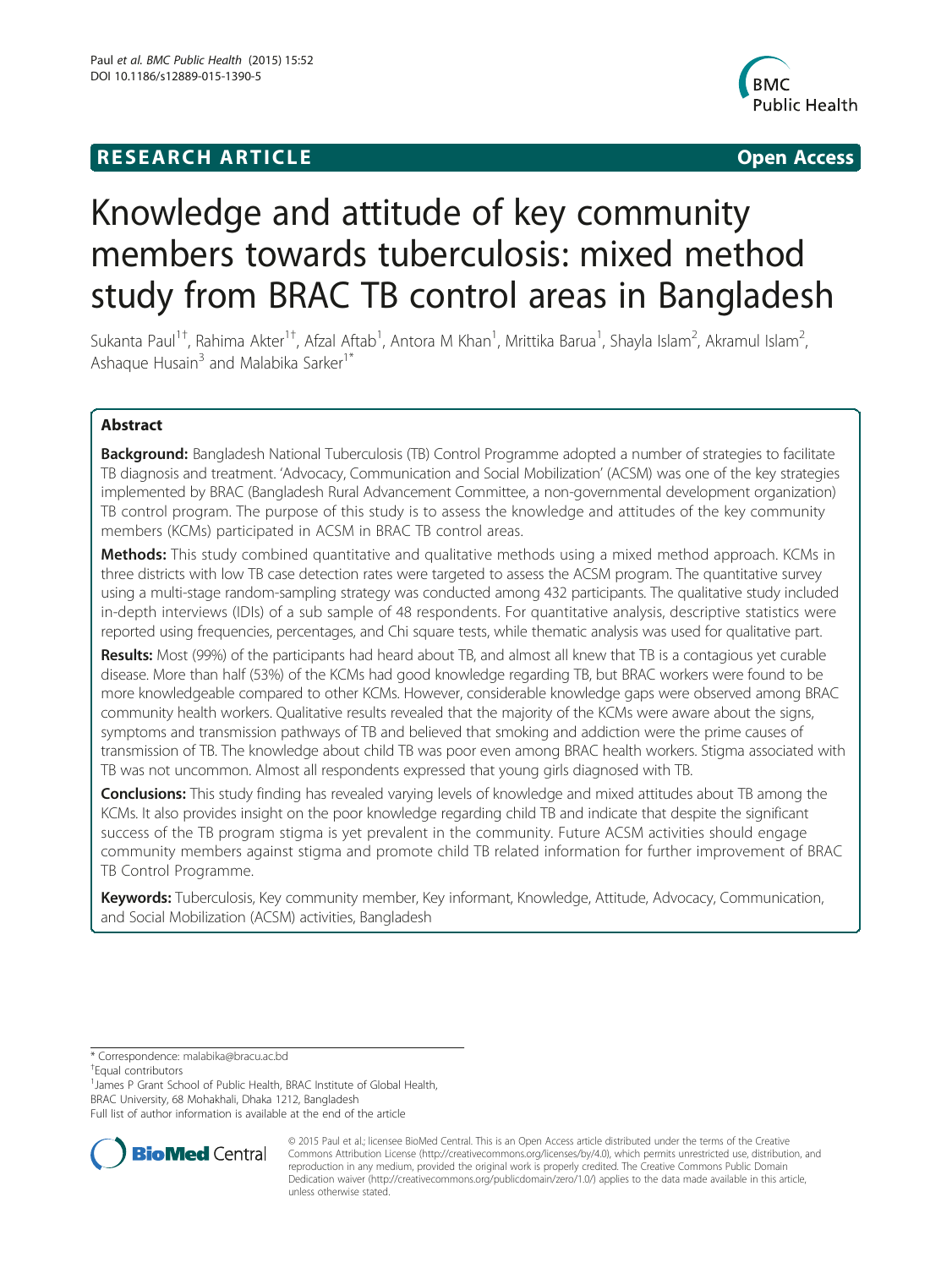## Background

Tuberculosis (TB) remains a major public health issue in many developing nations. The current global estimate is that over 8.8 million TB cases emerge each year, and nearly 1.5 million people die from TB yearly: 98% of these cases and deaths occur in developing countries [\[1](#page-7-0)]. Poor public awareness, coupled with a limited engagement of communities and non-governmental organizations, has been identified as a challenge that impedes TB control [\[2\]](#page-7-0). Geographically, the burden of TB is highest in Asia and Africa [[3\]](#page-7-0). Bangladesh is among the top-10 high TB burden countries for all forms of TB. The prevalence is 411/100 000 and the incidence is 225/100 000 population per year [[1\]](#page-7-0). To reduce this burden, the National TB Control Programme (NTP) has adopted the Directly Observed Treatment, Short-course (DOTS) strategy, delivered primarily through government-run health facilities [\[4](#page-7-0)]. However, major obstacles to implementation remain, primarily owing to insufficient infrastructure and a shortage of appropriately trained health personnel [[5,6](#page-7-0)]. To address these challenges, the World Health Organization recommends the utilization of an Advocacy, Communication and Social Mobilization (ACSM) framework for national TB Control Programmes. This strategy framework addresses four key challenges: improving case detection and treatment adherence, reducing stigma and discrimination, empowering TB patients, and mobilizing the resources and political commitment required to combat TB [\[7](#page-7-0)].

As part of ACSM, in 2004 BRAC (Bangladesh Rural Advancement Committee, a non-governmental development organization) TB Control Programme started a nationwide mass campaign program. A component of the programme was an orientation on TB for different stakeholders, including cured TB patients, community leaders (headmaster, Union Parishad (UP) member, businessmen, religious leaders, and factory workers/owners), different women's group, girl guides and scouts, private medical practitioners, intern doctors, village doctors (VDs), drug sellers (DSs) and health workers [[8\]](#page-7-0). Community leaders such as these play a crucial role in the community because their decisions and opinions are well respected and honoured [[9\]](#page-7-0). The community-based social mobilization effort commenced in order to expand knowledge about the diagnosis, treatment, and prevention of TB and to increase awareness about the widespread availability of directly observed treatment for Tuberculosis [\[10](#page-7-0)].

Until now, the BRAC TB Control Programme has not conducted an assessment on ACSM. It is important to appraise TB related knowledge and attitudes of the community members to help BRAC modify the ACSM strategy to make it more effective. This paper presents insight from the study of TB related knowledge and attitudes of different key community members (KCMs) in rural Bangladesh.

## Methods

## Study design and setting

This study combined quantitative and qualitative methods, leading to a mixed method approach [[11\]](#page-7-0). The study was conducted in two phases. The first phase included a quantitative survey and the second phase a qualitative study consisting of in-depth interviews (IDIs). The three districts with low TB case detection rate compared to other districts based on the MIS report (unpublished) BRAC TB control program were first selected and then twelve unions of 6 *upazilas* (sub districts) of those districts were selected as study sites. The case detection rate was 85% on average in these three districts compared to 110% in other areas (Unpublished data from TB case finding report, BRAC MIS 2012). The expected target for case detection is set by the BRAC TB Control Programme.

## Study population

The study participants were selected from the KCMs listed for ACSM of BRAC TB control programme. These lists were collected from regional BRAC offices. The types of KCMs targeted are the following: BRAC Shasthya Shebikas (SS), BRAC Health staffs (Shasthya Kormi-SK), program organizers (POs), lab programme organizers (lab PO), drug sellers (pharmacy-based), village doctor (practicing allopathic medicine without a formal degree), DOTS providers (local people who provide DOTS on request), Imams (Islamic leaders), Muezzins (appointed mosque authorities who lead and recite the call to prayer for every event of prayer and worship), headmasters of primary and secondary schools, Union Parishad Members (elected local government), cured TB patients-CTP (TB patient who have completed treatment and are cured), businessmen (locally respected), social workers (people who are involved with social welfare), factory workers/owners, performers of folk songs and members of popular theatre groups.

#### Study period

The study was carried out from May 2013 to July 2013.

#### Sampling frame

A multi-stage random sampling design was used to select study areas. Stage one involved randomly selecting three districts from areas with a low TB case detection rate, as assessed by the BRAC TB control programme. The second stage consisted of randomly selecting two sub-districts from each district. In the third stage, two unions were selected randomly from each sub-district. All random draws were made using a random number table. In final stage KCMs targeted for ACSM of BRAC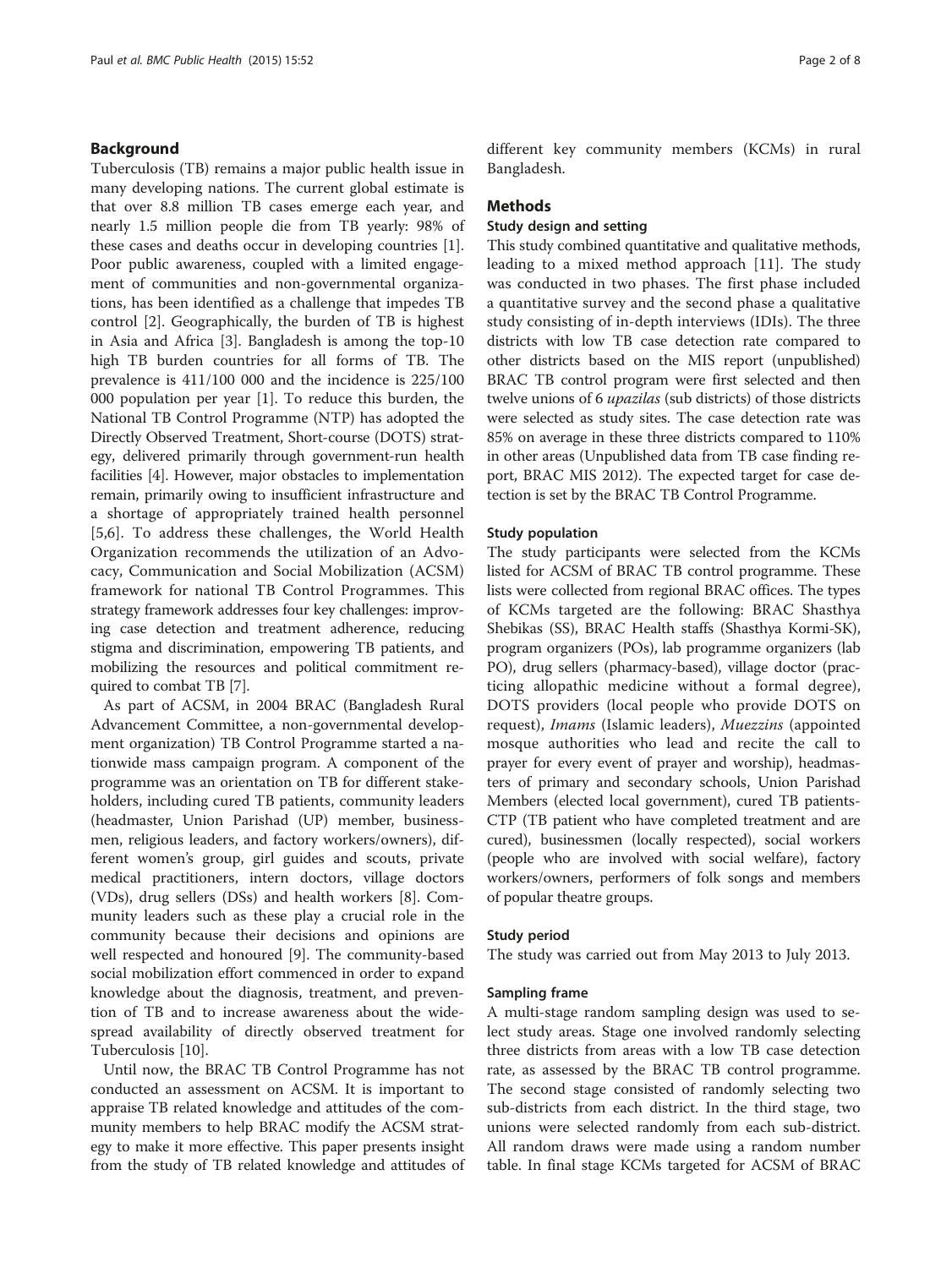TB program from 12 unions were selected as study subjects. However, the study subjects were chosen purposively because number and category of KCMs were dependent on the presence of certain institution (such as school, mosque) or professions (folk singer, social worker) in that specific union. As we were limited to the actual KCMs who live in selected areas, we missed recruiting different categories of KCMs due to the random selection of unions. The criteria for purposive selection were profession gender and level of knowledge.

A sample size of 432 was required, which was calculated with the prevalence of good knowledge (able to respond correctly 10 questions) is 50%, 80% power, error rate 5%, and design effect 1.04. In total 432 KCMs, 36 from each union and144 from each district were recruited.

After completion of the quantitative survey, a qualitative study was carried out in the same districts among 48 respondents (16 respondents from each district). Respondents were selected purposely based on their profession and responses to knowledge question in the quantitative survey. The qualitative data were collected through guided IDIs (See Additional file [1](#page-6-0)). The content of the guideline included signs and symptoms, transmission, prevention and treatment of TB. IDIs were conducted with 12 SSs, twelve CTPs, six imams, 6 headmasters, six VDs and 6 DSs.

#### Data collection

The quantitative survey questionnaire was administered by 36 enumerators under the guidance of 6 research assistants supervised by the first and second author. Prior to data collection, a one day extensive training session was conducted which included a background briefing on the project and its objective. The training also disseminated information on ACSM activities undertaken by the BRAC TB control programme. The questionnaire was prepared in English (See Additional file [2](#page-6-0)) and translated into Bengali (local language). After pre-testing, the Bengali version of the questionnaire was modified and back translated into English, incorporating the feedback from the pre testing. All of the instructions, including skipping and probing were documented as a field protocol to assist the field workers.

Six qualitative researchers along with two other authors were involved in qualitative data collection. Responses to the IDIs were made both through notes during interview and audio recordings.

### Quantitative analysis

The questionnaire captured information on the socio demographics of the respondents. Knowledge about TB was assessed using 10 questions (See Additional file [3](#page-6-0)). Responses were categorized as "Good Knowledge" (10 correct answers), "Average Knowledge" (7–9 correct

answers) and "Poor Knowledge" (less than 6 correct answers).

Data was entered into IBM SPSS Statistics software, version 20. After entry, data were checked carefully and cleaned in order to ensure quality.

For analysis, respondents were clustered into different categories: BRAC workers (SS, SK, PO and Lab-PO), informal health care providers (DS, VD, and DOTS providers), community leaders (Imam, Muezzin, Headmaster, UP Member), and community members (CTPs, businessmen, social workers, factory workers, performers of folk song and a popular theatre group). Descriptive statistics were reported using frequency and percentage and chi square tests was performed.

### Qualitative analysis

The qualitative data from the field were transcribed and translated from the digital recording. Data were analyzed independently by the research team to ascertain interrater coding reliability [[12\]](#page-7-0). Following the initial review of the data, a categorising system was developed through using thematic analysis based on the study objectives and interview guidelines. Then the authors identified themes and sub-themes emerging from the data analysis and finally produced a final thematic index to code all the data.

#### Ethical approval

Approval for the study was obtained through the Ethical Review Committee of James P. Grant School of Public Health. Verbal consent was obtained from each respondent after clarifying the confidentiality and voluntary participation features of the study.

Furthermore, the study questionnaire and guideline were anonymous and interviews were conducted in a private setting to preserve privacy of the respondents for sensitive questions.

## Results

## **Quantitative**

## Socio demographic profile

A total of 432 participants with response rate of 100% were interviewed for this study, 181 (42%) were males and 251 (58%) were females, 259 (60%) were ≤40 years old, and 147 (34%) had a monthly income of BDT (Bangladeshi Taka) 4001–8000 (51–103 USD) (Table [1\)](#page-3-0).

#### Knowledge level

Overall, 229 (53%) of all KCMs had good knowledge regarding TB, and only 13 (3%) of them had poor knowledge. BRAC workers were more knowledgeable compared to other groups of KCMs (Table [2](#page-4-0)).

Ninety-nine percent of the respondents had heard about TB and knew that TB is a contagious disease but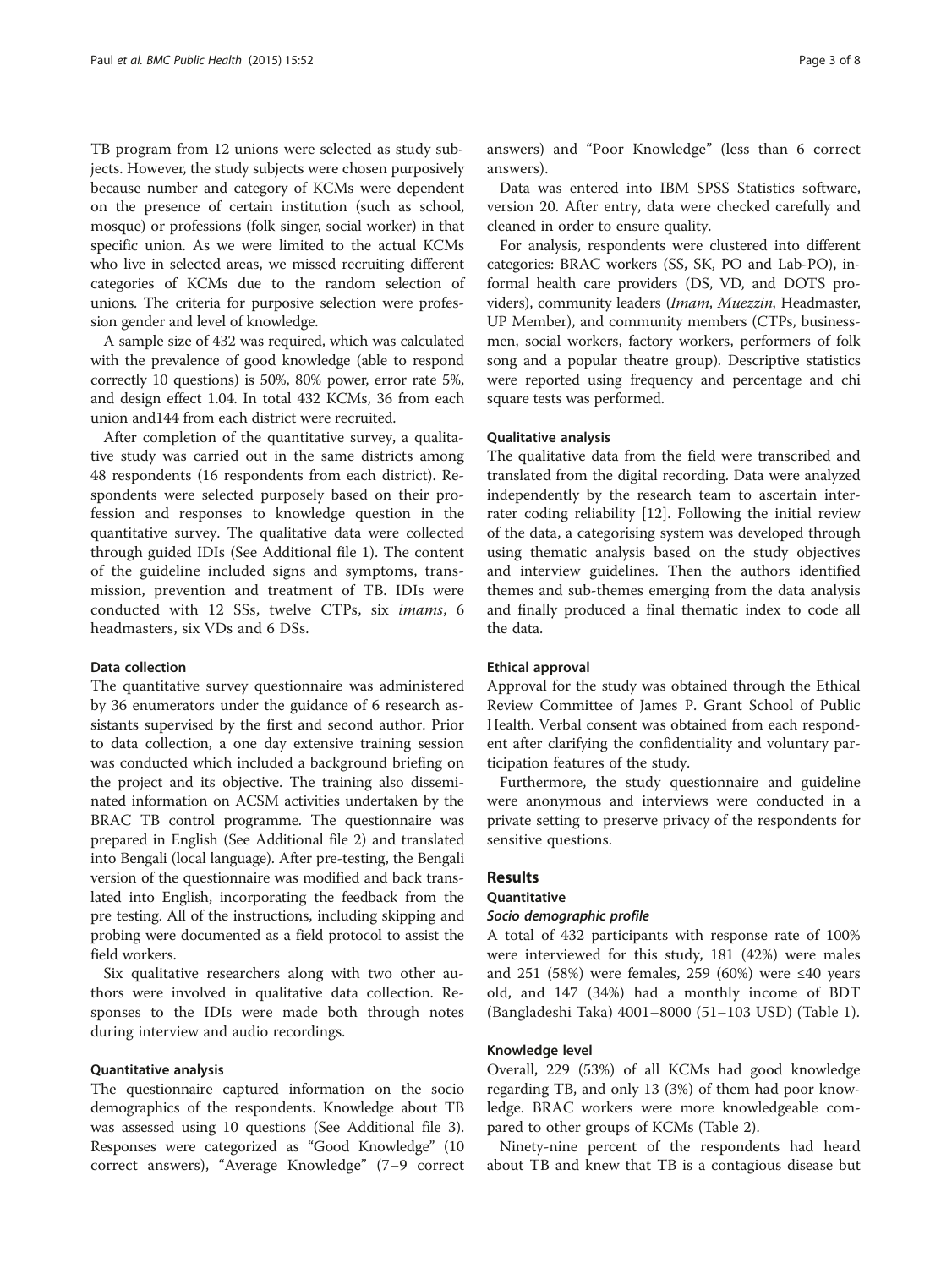|                              | Knowledge level of the key<br>community members | $\chi^2$ |       |          |
|------------------------------|-------------------------------------------------|----------|-------|----------|
|                              | Good                                            | Average  | Poor  |          |
|                              | n (%)                                           | n (%)    | n (%) |          |
| Age                          |                                                 |          |       |          |
| $\leq 40$                    | 145 (33)                                        | 108 (25) | 5(1)  | 0.134    |
| >40                          | 85 (20)                                         | 81 (19)  | 8(2)  |          |
| Sex                          |                                                 |          |       |          |
| Male                         | 80 (19)                                         | 91(21)   | 10(2) | $0.001*$ |
| Female                       | 150 (35)                                        | 98 (23)  | 3(1)  |          |
| Educational status           |                                                 |          |       |          |
| Never attended               | 23(5)                                           | 26(6)    |       | 0.175    |
| $\leq$ 10 years of education | 140 (32)                                        | 124 (29) | 9(2)  |          |
| >10 years of education       | 67 (16)                                         | 39(9)    | 4(1)  |          |
| Marital status               |                                                 |          |       |          |
| Married                      | 192 (44)                                        | 155 (36) | 10(2) | 0.69     |
| Unmarried                    | 21(5)                                           | 14(3)    | 1(1)  |          |
| Single                       | 17(4)                                           | 20(5)    | 2(1)  |          |
| Monthly income               |                                                 |          |       |          |
| $<$ 4000                     | 59 (14)                                         | 50 (12)  | 3(1)  | 0.45     |
| 4001-8000                    | 72 (17)                                         | 72 (17)  | 3(1)  |          |
| 8001-12000                   | 50 (12)                                         | 38(9)    | 5(1)  |          |
| 12001-16000                  | 23(5)                                           | 11(3)    |       |          |
| >16001                       | 26(6)                                           | 18(4)    | 2(1)  |          |

<span id="page-3-0"></span>

|  |  |  |                                  | Table 1 Knowledge level of the key community members |  |
|--|--|--|----------------------------------|------------------------------------------------------|--|
|  |  |  | by demographic profile (N = 432) |                                                      |  |

curable and early treatment is crucial. However, 78 (18%) respondents were unaware of the symptoms of TB and 17 (4%) believed that TB could not be transmitted during treatment. In addition, 73 (17%) respondents did not know that a child can also be infected with TB (Data not shown).

The only explanatory variable significantly associated with the knowledge level of TB was sex of respondent, 151 (35%) female respondents had "Good knowledge" about TB (Table 1), compared to 80 (19%) of male respondents.

With regard to the source of knowledge, 358 (21%) reported BRAC staff as their major source of knowledge. Otherwise, mass media [340 of them stated television (20%), 182 of them mentioned radio (11%), 151 of them reported poster (9%), and 142 of them stated the newspaper (8%)] was reported as a source of information (Table [3\)](#page-4-0).

The present study revealed several BRAC Shasthya Shebikas (BRAC community health volunteerts) have a knowledge gap. Of the total SS (179), 19 (11%) could not mention the signs and symptoms of TB, did not know that a person can suffer from TB more than once in a lifetime, and that children can also be infected with TB. Moreover, 30 (17%) SS did not know that one should continue treatment when symptoms persist for more than three weeks. Fourteen (8%) of them did not know that six months of treatment is essential for cure and eight (4%) did not know that TB can be transmitted during treatment.

## **Qualitative**

## Knowledge on TB

The majority of the KCMs knew the signs and symptoms of TB. Most notably, SS and informal health care providers mentioned that coughing for more than three weeks with phlegm and blood is a major sign and symptom of TB. They also mentioned fever in general and at night, loss of appetite, weight loss, night sweating, and chest pain to be additional main signs and symptoms of TB. Few mentioned coughing up blood and some pointed out fever as a primary sign and symptom of TB.

"...... I have been working as a SS for the last 5 years. I know the symptoms (Lokkhon) of TB very well. If I didn't know then how could I have worked for so long at BRAC. If I know, then only people will know. There are many symptoms of TB, such as a persistent cough for more than three weeks, fever, night sweating, lack of appetite and weight loss. Beside these there can be more symptoms" (Shasthya Shebika, Age 45).

Differences have been found between the various categories of the KCMs in response to knowledge on how TB is transmitted. Some respondents believed TB spreads via air droplets and sharing utensils with another TB patient. Most of them mentioned air droplets while sneezing or coughing and living in close proximity as the source of TB transmission. The majority of the KCMs considered smoking or addiction was one of the prime causes for getting infected with TB. However, all SS affirmed the fact that both males and females have an equal chance of becoming infected with TB. However, many KCMs felt that men are the main at-risk population of acquiring TB. As stated by one of the female respondents:

"Benapole is a border area between Bangladesh and India. We live in such a place where all kinds of drugs are easily obtainable. Illegal operations are frequent over here. Young adolescents in this area take drugs because it is affordable and easily accessible. In addition, most of them smoke cigarettes as well. So they are more vulnerable to be infected by TB" (Cured TB Patient, Age 35).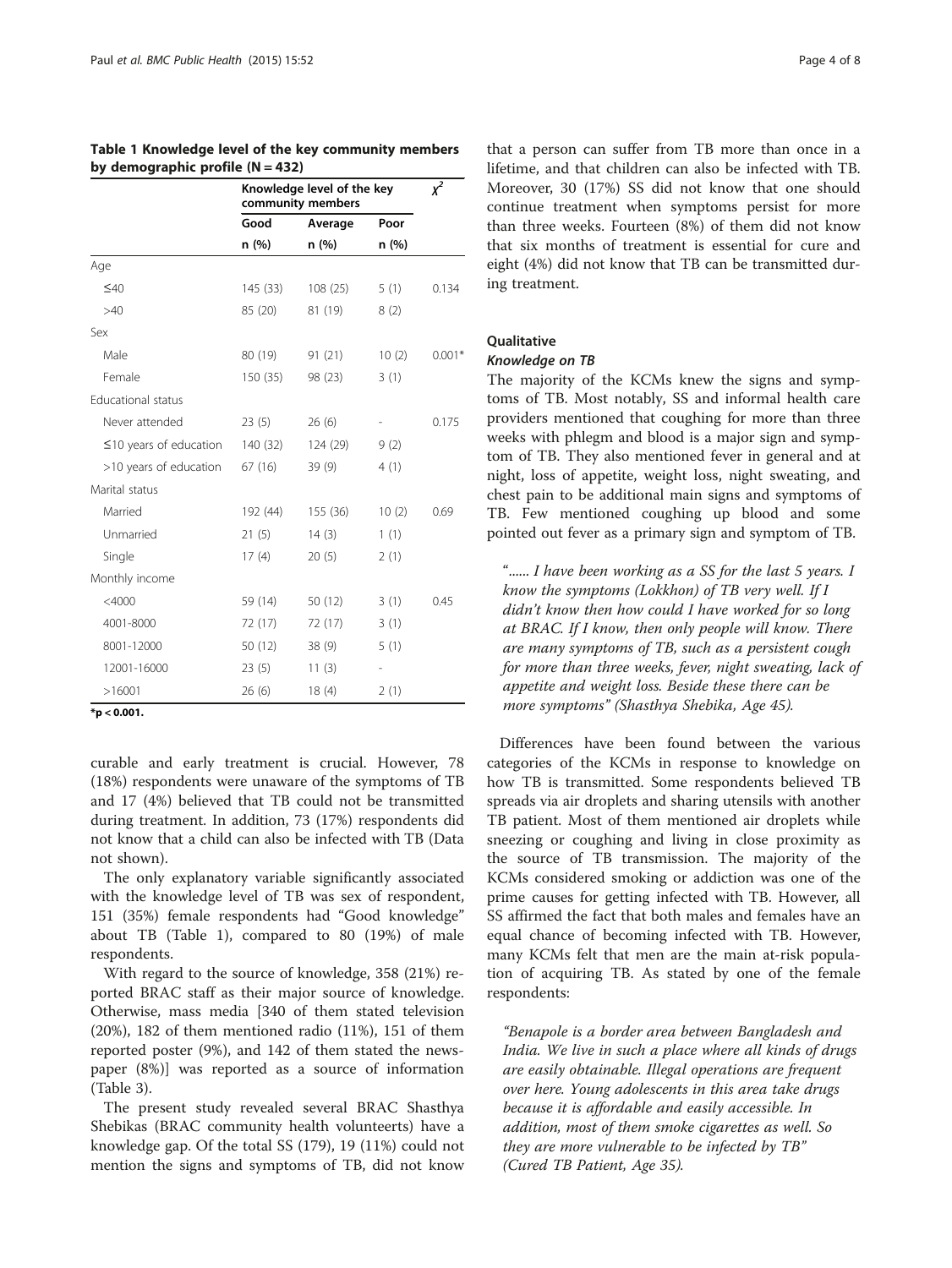| Category of the key           | Subcategory of the key<br>community members |          | Knowledge level of the key community members |                          |  |  |
|-------------------------------|---------------------------------------------|----------|----------------------------------------------|--------------------------|--|--|
| community members             |                                             | Good     | Average                                      | Poor                     |  |  |
|                               |                                             | n (%)    |                                              |                          |  |  |
| <b>BRAC</b> worker            | Shasthya Shebika                            | 105 (59) | 72 (40)                                      | 2(1)                     |  |  |
|                               | Shasthya Kormi                              | 14(70)   | 6(30)                                        | $\overline{\phantom{0}}$ |  |  |
|                               | Program Organizer                           | 15 (88)  | 2(12)                                        | ٠                        |  |  |
|                               | Lab Program Organizer                       | 8(89)    | 1(11)                                        | ٠                        |  |  |
| Informal health care provider | Drug Seller                                 | 17(52)   | 12 (36)                                      | 4(12)                    |  |  |
|                               | Village Doctor                              | 19 (58)  | 13 (39)                                      | 1(3)                     |  |  |
|                               | <b>DOTS Provider</b>                        | 5(71)    | 2(29)                                        | $\overline{a}$           |  |  |
| Community leader              | Imam                                        | 7(28)    | 15(60)                                       | 3(12)                    |  |  |
|                               | Muezzin                                     | -        | 1(100)                                       | $\overline{\phantom{0}}$ |  |  |
|                               | Head Master                                 | 11(55)   | 9(45)                                        | ٠                        |  |  |
|                               | UP Member                                   | 9(32)    | 19 (68)                                      | ٠                        |  |  |
| Community members             | Cured TB Patient                            | 13(35)   | 24 (65)                                      | ٠                        |  |  |
|                               | Businessman                                 | 3(42)    | 2(29)                                        | 2(29)                    |  |  |
|                               | Social worker                               | 1(33)    | 2(67)                                        | $\overline{\phantom{0}}$ |  |  |
|                               | Factory Worker                              | -        | 2(67)                                        | 1(33)                    |  |  |
|                               | Folk song and popular theatre group         | 3(30)    | 7(70)                                        | $\overline{\phantom{0}}$ |  |  |

<span id="page-4-0"></span>Table 2 Knowledge level of the key community members by category ( $N = 432$ )

The majority of the respondents knew that TB can be transmitted during treatment and some of them cited malnutrition, unhealthy environment and unawareness as risk factors for TB. Except for a few imams, all KCMs believed that TB is curable. Moreover, many of the KCMs told that TB is curable if a 6 month treatment regimen is completed. The majority of respondents asserted that TB can happen more than once in a lifetime, even after successful completion of treatment, but early treatment is required if someone becomes affected with TB.

The respondents reported that the key source of information was BRAC SSs and at this point the majority of

|       | Table 3 Key community members source of knowledge |  |  |
|-------|---------------------------------------------------|--|--|
| on TB |                                                   |  |  |

| Source of knowledge                  | n (%)    |
|--------------------------------------|----------|
| <b>BRAC</b> staff                    | 358 (21) |
| Television                           | 340 (20) |
| Radio                                | 182 (11) |
| Poster                               | 151(9)   |
| Newspaper                            | 142(8)   |
| Private clinic                       | 144(8)   |
| Community people                     | 140(8)   |
| Government health staff              | 82(5)    |
| Others                               | 60(4)    |
| Cured TB patient                     | 57(3)    |
| Other non-governmental organizations | 46(3)    |

people in Bangladesh know about TB. As noted by one of the respondents:

"…..Yes, I have heard about TB. It's a fatal disease and it can finish life. I don't know a lot regarding this. A lot of people died before because of TB. But I have heard a lot of things from the young girls used to move one household to another wearing white apron. They often come to my house and spoke to my wife. Besides this once I participated in a meeting of BRAC last year. They have discussed about TB in the meeting. I can hardly recall what they discussed there about TB. But I think TB and Jokkha (Bengali term of TB) is quite different in terms of sign and symptoms. Extreme fever is the major symptom of Jokkha whereas TB has a lot of symptoms. BRAC gives the treatment for TB" (Imam, Age 50).

Only a few KCMs knew about childhood TB. Among them a few SSs told that they had prior knowledge about childhood TB. But only three of them had ever identified child TB patient.

## Attitude and beliefs

Respondents reported feeling humiliated when any family member became infected with TB. KCMs reported that community members did not want to disclose if any family member had TB. While asking about the gender differences almost all respondents presented that it is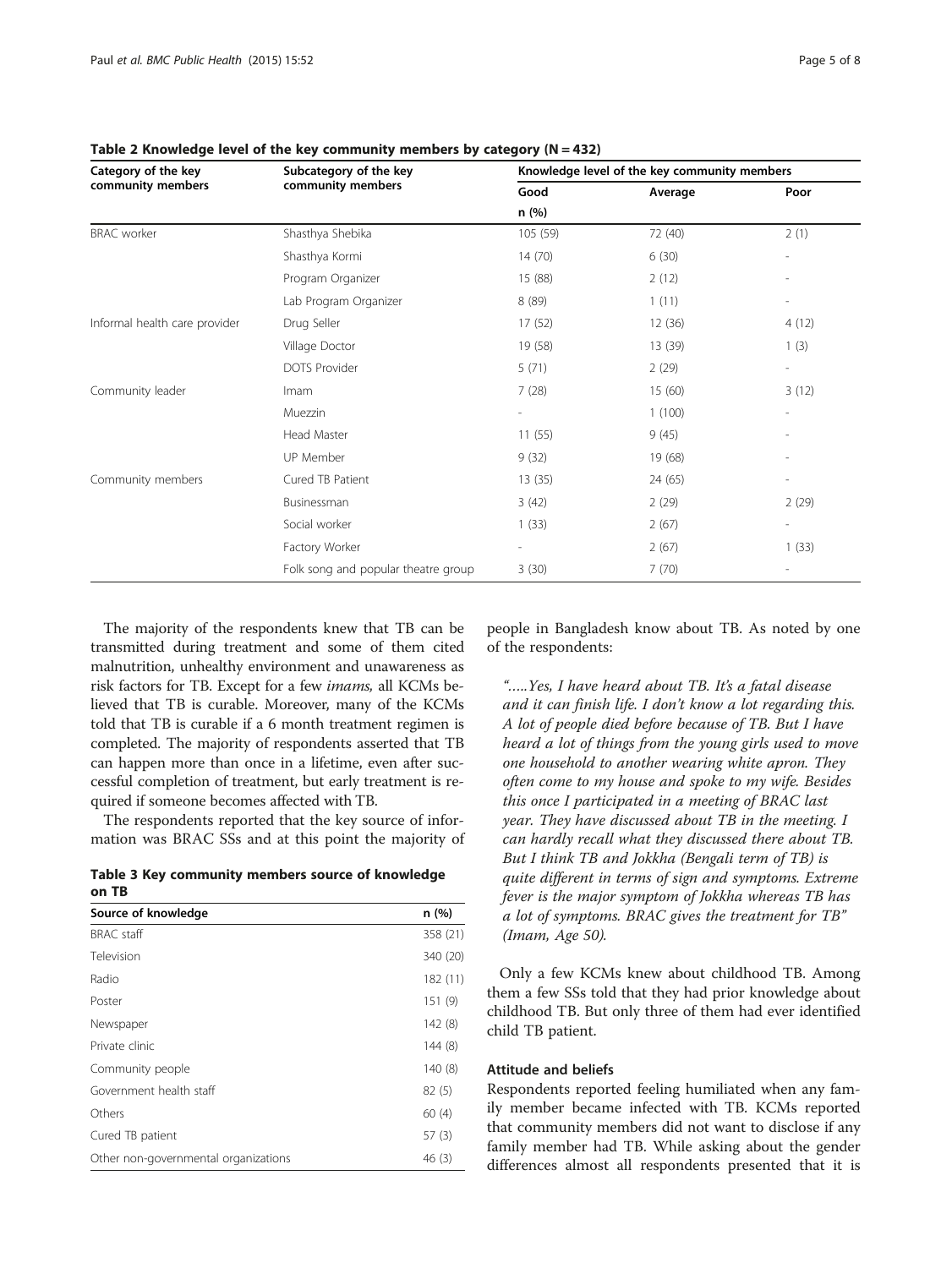difficult for girls to get married if she is identified to have TB. Several SS mentioned that husbands tend to leave their wives, if wives are diagnosed with TB. The majority of the SSs suggested that family members of a TB patient do not interact with the patient and keep distance from him/her while using utensils, clothing and doing other household related activities because of the fear of transmission. Moreover, CTPs also mentioned the same. The majority of imams and headmasters mentioned that people are often excluded if they have TB. This scenario was reported to be harsher for women.

"There was a girl in our community whose father had TB. When her proposal came for marriage, someone from the neighborhood informed the groom's family that bride's father was a TB patient. As a result of that the marriage was cancelled by the grooms family" (Shasthya Shebika, Age 45).

"…..It is difficult to marry off a girl with TB. So people tend to hide it. Such a problem is not that serious for men, but a woman will not marry a man if it is known that her would-be husband has TB. On-going marriages can also be broken" (Village doctor, Age 28).

However DSs and VDs had a different view, they rarely witnessed gender discriminations among TB patients. Several mentioned there might be misconceptions about TB amongst the people living in the remote places of the villages who are ignorant about the disease. Another KCM expressed satisfaction with the changing attitude of people towards TB.

"Yes, I have seen such incident happen in Chougacha (an union). A marriage proposal came for a girl who was later known to be a TB patient. The groom's side at first refused the proposal when they heard about it. But they agreed later though and the girl got married after she was cured… beside these, disease is given by Allah (God), why should we look at someone differently" (Village doctor, Age 33).

## **Discussion**

This paper offers insight on the current knowledge regarding TB among the KCMs who participated in ACSM program in three BRAC TB control areas in Bangladesh. A large proportion of the KCMs had good knowledge on TB but several had poor knowledge. Our findings suggest that informal healthcare provider and BRAC community health workers are more knowledgeable in comparison to other KCMs. Another nationwide study in Bangladesh reported that 49% of untrained informal allopathic providers (Village Doctors and Drug Shop Attendants) have better knowledge of TB [\[13\]](#page-7-0). In terms of

knowledge regarding transmission, the majority of the interviewed subjects mentioned that TB can be transmitted through air droplets. These views are in line with a study from Pakistan and Egypt, where most of the respondents expressed the view that TB spreads through the air when coughing or sneezing [\[14,15\]](#page-7-0). In line with this, the findings from the qualitative component revealed that the majority of the KCMs of this study identified a cough for more than three weeks to be the major indicator of TB, which is similar to a study in Pakistan [[16\]](#page-7-0). It is important, particularly for KCMs to know this major symptom and mode of transmission of TB as they can influence behavior like cough etiquette and respiratory hygiene, which are critical in preventing TB transmission [[17](#page-7-0)]. The correct information on signs and symptoms is vital for early diagnosis and subsequent enrollment for treatment, and is the most effective for TB control.

The findings from this study also confirmed that health providers like village doctors have better knowledge of sign-symptoms, transmission and prevention of TB that is consistent with another recent study conducted in 30 sub-districts in rural Bangladesh [\[13](#page-7-0)]. Health providers' knowledge is an important facilitating factor for improved case detection and patients' timely referral. It is proven that health care providers' knowledge levels directly impact the effectiveness of healthcare services [\[18,19](#page-7-0)].

Additionally, knowledge on the association of TB with smoking was commonly mentioned by the KCMs. The majority of the KCMs mentioned smoking has a strong association with transmission of TB, which is consistent with other studies which reported that smoking and drinking alcohol are additionally perceived causes of TB and those who smoke cigarettes do in fact have nearly twice the risk of TB than non-smokers [\[8,20,21\]](#page-7-0). Up to one in five deaths from TB could be avoided if patients were not smokers [[22\]](#page-7-0).

One of the main sources of knowledge on TB listed by respondents was health provider, particularly BRAC health worker, which is consistent with the findings of a study conducted in Pakistan [\[16](#page-7-0)] and south western Ethiopia [\[23](#page-7-0)]. This indicates that BRAC has been successful in reaching out to communities. Yet this study identified a significant knowledge gap regarding the common modalities of TB among BRAC community health workers 'SS', which is also similar to a study conducted in Peru [[24\]](#page-7-0). This in turn might negatively affect the health care seeking behavior of the community and delay diagnosis and treatment.

Mass media was found to be another key source of information, consistent with studies done previously in Bangladesh [\[25\]](#page-7-0), Lahore [[26](#page-7-0)], and Pakistan [[14](#page-7-0)]. BRAC and Government of Bangladesh invest significantly for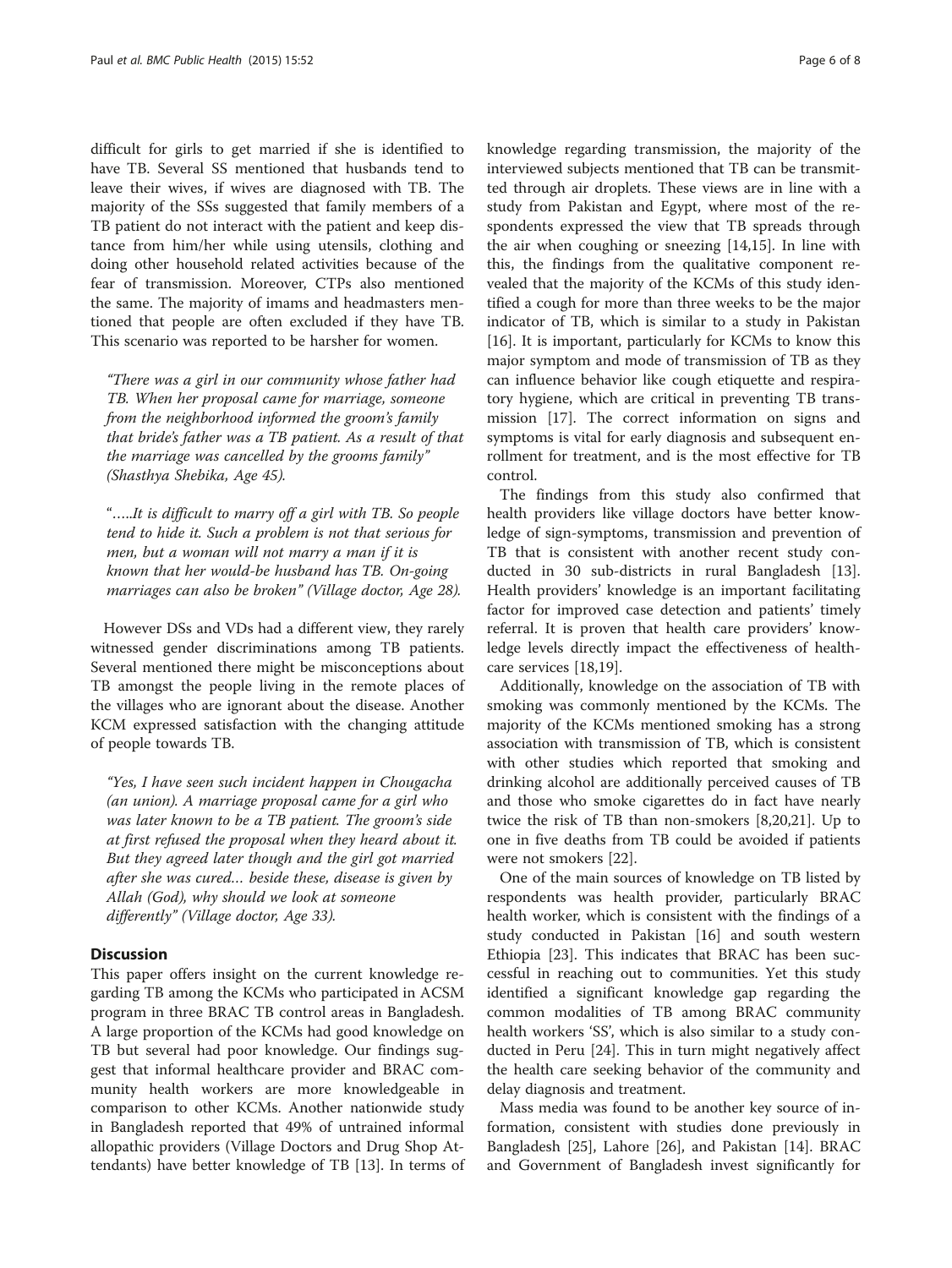<span id="page-6-0"></span>mass awareness through the media and one of the important messages it conveys is 'TB is a curable disease'. This may also be the reason that almost all of the KCMs could mention that TB can be cured completely.

This study found KCMs' knowledge about TB to be significantly associated with gender, "good knowledge" of TB was observed more in the female participants. It is important to note here that most of the female participants in the current study were SSs and the SSs are BRAC workers and trained in TB. Nevertheless, good knowledge of the nature of the disease among the frontline health workers may also influence the attitude of the community towards TB and TB patients.

'Childhood TB is emerging from the shadows' [\[27](#page-7-0)], and an intriguing finding in this study was the poor knowledge about childhood TB among the KIs, in particular among SS, BRAC community health workers. One of the major reasons for poor detection of child TB in Bangladesh is poor knowledge of child TB among the health workers [[28\]](#page-7-0). This has serious implication for child TB diagnosis. Globally, it has been increasingly recognized that TB cases among children (<15 years) are not well reported and recorded diagnoses fall short of actual prevalence rates [[29\]](#page-7-0). According to the WHO in 2007, the proportion of child TB in low burden countries is 5% of all TB cases [\[8](#page-7-0)], in 2010, the Bangladesh National TB Program reported detection of 4236 child TB cases which is 2.7% of all diagnosed cases [\[30](#page-7-0)]. Thus, it is evident that in a high burden country like Bangladesh child TB cases are likely grossly under reported. A study from Bangladesh revealed that detection of childhood TB can be increased through awareness building [\[28\]](#page-7-0). Emphasis on child TB detection during training of health worker is therefore crucial.

The qualitative results revealed the presence of stigma associated with TB, which is severe for women. These views are in line with other studies conducted in India and Bangladesh [[20,31,32\]](#page-7-0) where most participants were of the view that TB can have adverse effects on the chances of getting married in females, but less so in males. Such stigmatization promotes social exclusion and distress for the infected person and their family.

One of the key strengths of this study is the utilization of a mixed method research method. The other strength is the diverse background of the study participants which is an indication of representation of the different sectors of that particular area. BRAC targeted all KCMs for ACSM activities and the study subjects were selected from the comprehensive list BRAC has provided. Nevertheless, several limitations are noteworthy. There is selection bias in the quantitative survey in that study subjects were not randomly recruited. If KCMs from high TB detection areas were included in this study, then we could have compared their level of knowledge with

KCMs from low TB case detection areas, which would highlight whether ACSM activities played a major role in the success of the programme.

The TB control programme in Bangladesh cannot be deemed successful unless all the areas it covers display adequate performances. Based on the results of this study, the following recommendations from different stakeholders are significant and include: keep sensitizing the KCMs through ACSM activities, encourage the reduction of stigma against TB patients – with a focus on women, promote child TB related information, strengthen the training of health workers, and innovate in the use of media for mass awareness. The literature suggests that "community 'participation' enhances community 'ownership'; in turn, 'ownership' leads to increased 'capacity' (or 'competence') and promotes program maintenance" [[33,34](#page-7-0)]. All these components together can create sustainability within the national TB control programme.

## Conclusions

While literacy is the ultimate prevention to fight TB [[35](#page-7-0)], there is still a need to educate the majority of key community members in Bangladesh about the etiology of TB and the appropriate preventive measures against it. The findings of this study, showing that KCMs display varied knowledge of and mixed attitudes towards TB, will be helpful for both the development and implementation of future TB ACSM activities in Bangladesh.

## Additional files

[Additional file 1:](http://www.biomedcentral.com/content/supplementary/s12889-015-1390-5-s1.docx) In-depth interview guideline, doc, guideline used to assess the knowledge and attitudes of the key community members participated in ACSM program in three BRAC TB control areas in Bangladesh.

[Additional file 2:](http://www.biomedcentral.com/content/supplementary/s12889-015-1390-5-s2.docx) Baseline survey questionnaire, doc, tool used to assess the knowledge and attitudes of the key community members participated in ACSM program in three BRAC TB control areas in Bangladesh.

[Additional file 3:](http://www.biomedcentral.com/content/supplementary/s12889-015-1390-5-s3.docx) Reported responses of key community members regarding knowledge on TB, doc, descriptive report on frequency of all correct and incorrect responses for each of the 10 questions used for assessing knowledge about TB.

#### Abbreviations

ACSM: Advocacy Communication and Social mobilization; BRAC: Bangladesh Rural Advancement Committee; CTP: Cured Tuberculosis Patient; DOTS: Direct Observed Treatment, Short-course; DS: Drug Seller; HH: Household; IDI: In depth Interview; KCM: Key Community Member; LAB PO: Lab Program Organizer; NGO: Non-Governmental Organization; NTP: National Tuberculosis Programme; PO: Program Organizer; SK: Shasthya Kormi – (Female, salaried supervisor of the SS); SS: Shasthya Shebika– (The term used in BRAC Bangladesh Health, Nutrition and Population Programme); TB: Tuberculosis; VD: Village Doctor; WHO: World Health Organization.

#### Competing interests

The authors declare that they have no competing interests.